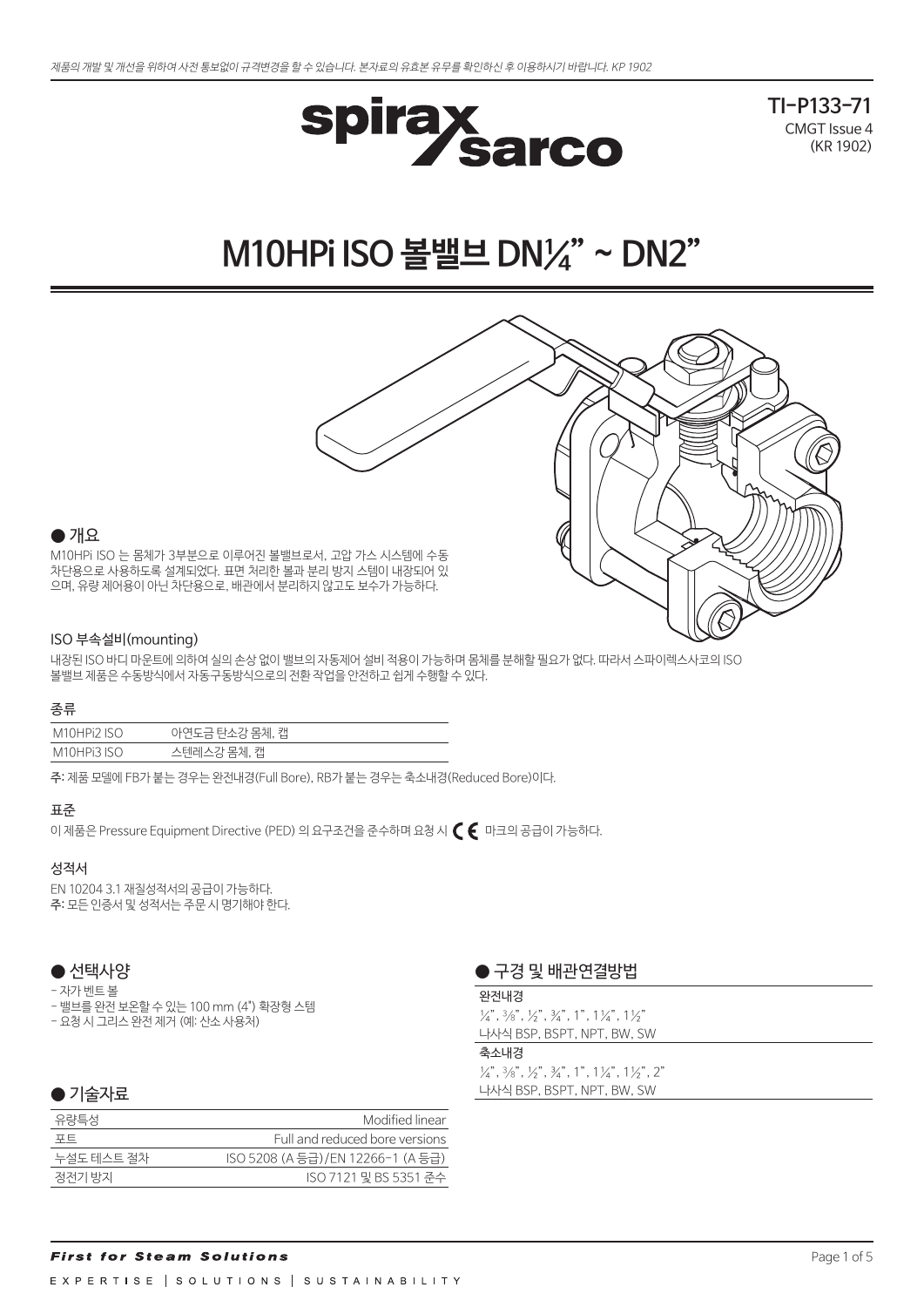## ● 압력/온도 한계



이 영역에서는 사용이 불가능하다.

**A-B** ¼", 3/8", ½" RB

**A-C** ½" FB, ¾", 1" RB **A-D** 1" FB, 1¼", 1½", 2" RB

|                                  | $\frac{1}{4}$ , $\frac{3}{8}$ , $\frac{1}{2}$ RB | 350 bar          |
|----------------------------------|--------------------------------------------------|------------------|
| 최대허용압력(PMA)                      | $\frac{1}{2}$ " FB; $\frac{2}{4}$ ", 1" RB       | 315 bar          |
|                                  | 1" FB; $1\frac{1}{4}$ ", $1\frac{1}{2}$ ", 2" RB | 280 bar          |
| 최대허용온도(TMA)                      |                                                  | 80 °C            |
| 최소허용온도                           |                                                  | $-29 °C$         |
| 최대사용온도(TMO)                      |                                                  | 80°C @ 210 bar g |
| 최소사용온도                           |                                                  | $-29 °C$         |
| 주: 더 낮은 온도에서의 사용은 스파이렉스사코에 문의한다. |                                                  |                  |
| 최대사용차압(ΔPMX)                     |                                                  | PMO와 동일          |
| 수압시험압력                           |                                                  | $1.5 \times PMO$ |
|                                  |                                                  |                  |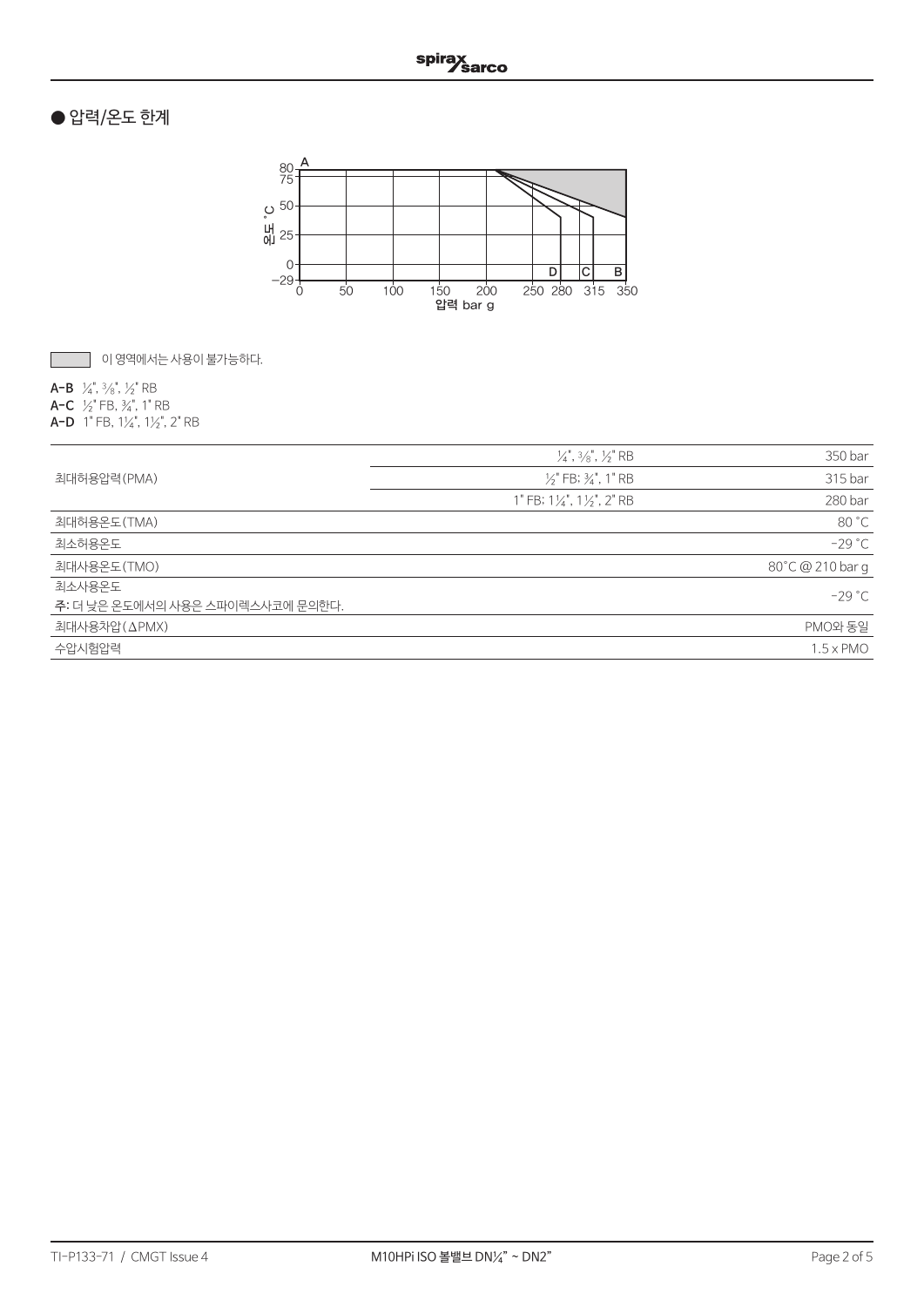# spirax<br><u>Sarco</u>



| 번호 | 부품                                                 |             | 재질                         |                   |
|----|----------------------------------------------------|-------------|----------------------------|-------------------|
|    |                                                    | M10HPi2 ISO | Zinc plated carbon steel   | ASTM A105         |
| 1  | Body                                               | M10HPi3 ISO | Stainless steel            | ASTM A 182 F 316L |
|    |                                                    | M10HPi2 ISO | Zinc plated carbon steel   | SAE 1040          |
| 2  | Cap                                                | M10HPi3 ISO | Stainless steel            | AISI 316          |
| 3  | Ball                                               |             | Stainless steel (hardened) | AISI 316          |
| 4  | Stem                                               |             | Stainless steel            | AISI 316          |
| 5  | Seat                                               |             | Acetal                     |                   |
| 6  | Stem seal                                          |             | Reinforced PEEK            |                   |
| 7  | Separator                                          |             | Zinc plated carbon steel   | <b>SAE 1010</b>   |
| 8  | Belleville washer                                  |             | Stainless steel            | AISI 301          |
| 9  | Stem nut                                           |             | Zinc plated carbon steel   | <b>SAE 1010</b>   |
| 10 | Name-plate (Not shown)                             |             | Stainless steel            | AISI 430          |
| 11 | Upper stem nut                                     |             | Zinc plated carbon steel   | <b>SAE 1010</b>   |
| 12 | Lever                                              |             | Zinc plated carbon steel   | <b>SAE 1010</b>   |
| 13 | Grip                                               |             | Vinyl green                |                   |
| 14 | Socket head cap screw                              |             | Carbon steel               | ASTM A 574        |
| 15 | Seat 'O' ring (2" RB and $1\frac{1}{2}$ " FB only) |             | Viton                      |                   |
| 16 | Stop screw                                         |             | Zinc plated carbon steel   | SAE 12L 14        |
| 17 | Body/cap 'O' ring                                  |             | Viton                      |                   |
| 18 | Nut locker                                         |             | Stainless steel            | AISI 316          |
| 19 | Lockable handle                                    |             | Stainless steel            | AISI 316          |
| 20 | Stem seal                                          |             | Reinforced PTFE            |                   |
| 21 | Lock-plate                                         |             | Stainless steel            | <b>AISI 304L</b>  |
| 22 | Stem seal                                          |             | Stainless steel            | AISI 316          |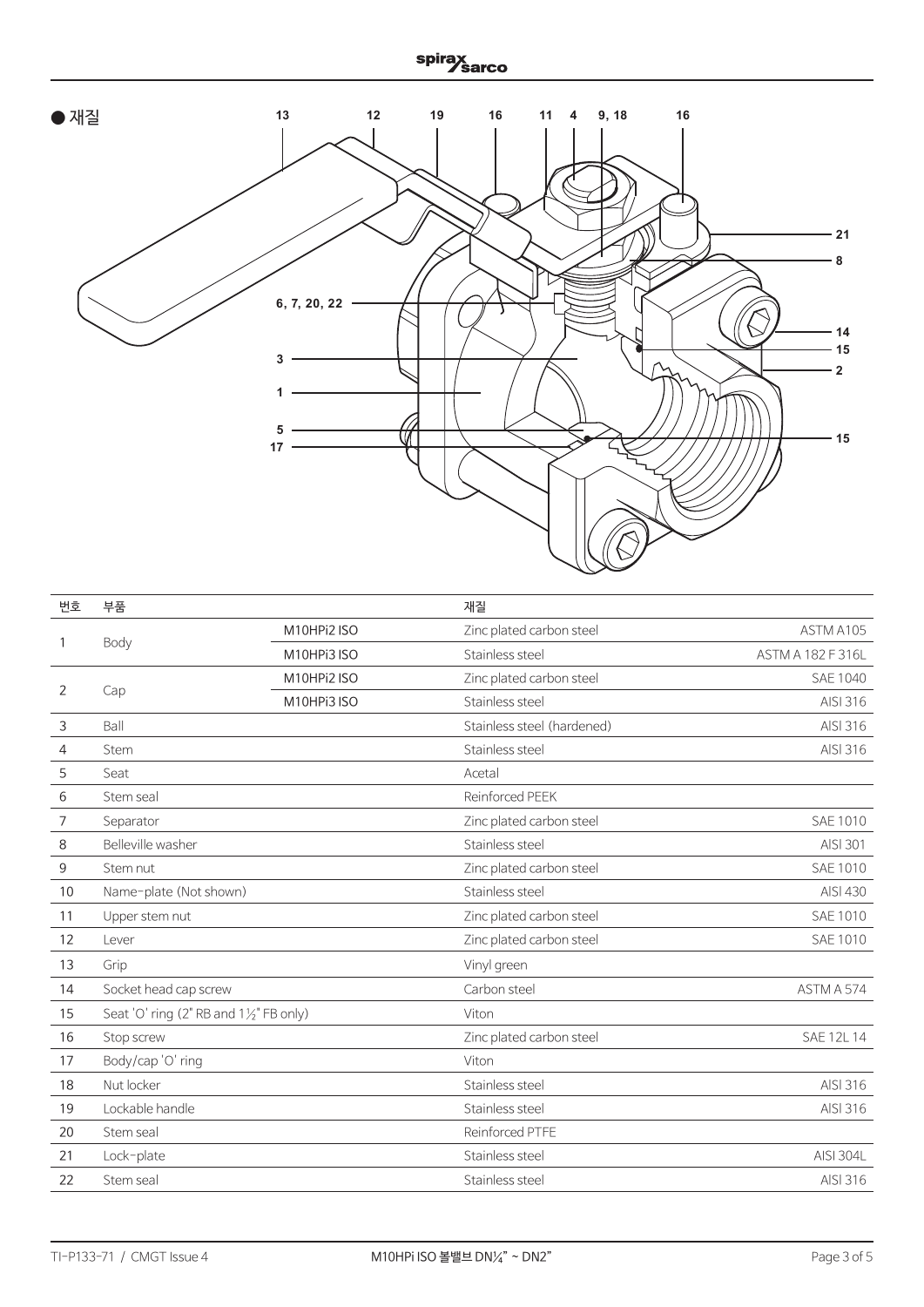## ● 치수 $(mm) \nsubseteq$  무게 $(kg)$   $\qquad \qquad \bullet$  Kv 값

축소내경

| ¬∸⊣∪           |                     |     |     |    |    |      |
|----------------|---------------------|-----|-----|----|----|------|
| 구경             | Α<br>A <sub>1</sub> | B   | C   | D  | Е  | 무게   |
| $\frac{1}{4}$  | 82                  | 162 | 93  | 28 | 11 | 1.46 |
| $\frac{3}{8}$  | 84                  | 162 | 93  | 28 | 11 | 1.49 |
| $\frac{1}{2}$  | 84                  | 162 | 93  | 28 | 11 | 1.46 |
| $\frac{3}{4}$  | 92                  | 162 | 95  | 29 | 14 | 1.71 |
| 1"             | 114                 | 162 | 101 | 34 | 21 | 2.54 |
| $1\frac{1}{4}$ | 132                 | 182 | 106 | 40 | 25 | 3.92 |
| $1\frac{1}{2}$ | 146                 | 186 | 116 | 46 | 31 | 5.56 |
| 2"             | 154                 | 186 | 123 | 51 | 38 | 6.95 |
|                |                     |     |     |    |    |      |

## 완전내경

|                | Α              |     |     |    |    |      |
|----------------|----------------|-----|-----|----|----|------|
| 구경             | A <sub>1</sub> | B   | C   | D  | F  | 무게   |
| $\frac{1}{4}$  | 82             | 162 | 93  | 28 | 11 | 1.46 |
| $\frac{3}{8}$  | 84             | 162 | 93  | 28 | 11 | 1.49 |
| $\frac{1}{2}$  | 92             | 162 | 95  | 29 | 14 | 1.71 |
| $\frac{3}{4}$  | 114            | 162 | 101 | 34 | 21 | 2.54 |
| 1"             | 132            | 182 | 106 | 40 | 25 | 3.92 |
| $1\frac{1}{4}$ | 146            | 186 | 116 | 46 | 31 | 5.56 |
| $1\frac{1}{2}$ | 154            | 186 | 123 | 51 | 38 | 6.95 |



| ---- |     |                    |       |    |     |      |
|------|-----|--------------------|-------|----|-----|------|
| 구경   | 3/2 | $3/$ <sup>11</sup> | $4$ H | Ί  |     |      |
| 축소내경 | 68  | 1 N                |       | 49 | /() | () ⊰ |
| 완전내경 | 68  | 36                 | 58    | RQ | '53 |      |
|      |     |                    |       |    |     |      |

 $C_V$  (UK) =  $K_V \times 0.963$  $C_V$  (US) = K<sub>V</sub> x 1.156

## $\bigcirc$  사용 토크(N m)

| 구경   |    | 3/6" |     | 3/ |    |    | 1½" |   |
|------|----|------|-----|----|----|----|-----|---|
| 축소내경 | 10 | 10   | 10  | 15 | 25 | 40 | 55  | n |
| 완전내경 | 10 | 10   | 15. | 25 | 40 | 55 | 100 |   |

제시된 토크 수치는 자주 작동하는 볼밸브의 최대 차압을 기준으로 한 값이다. 장기간 정지되어 있어야 하는 밸브는 이 값보다 더 큰 토크값이 필요하다.